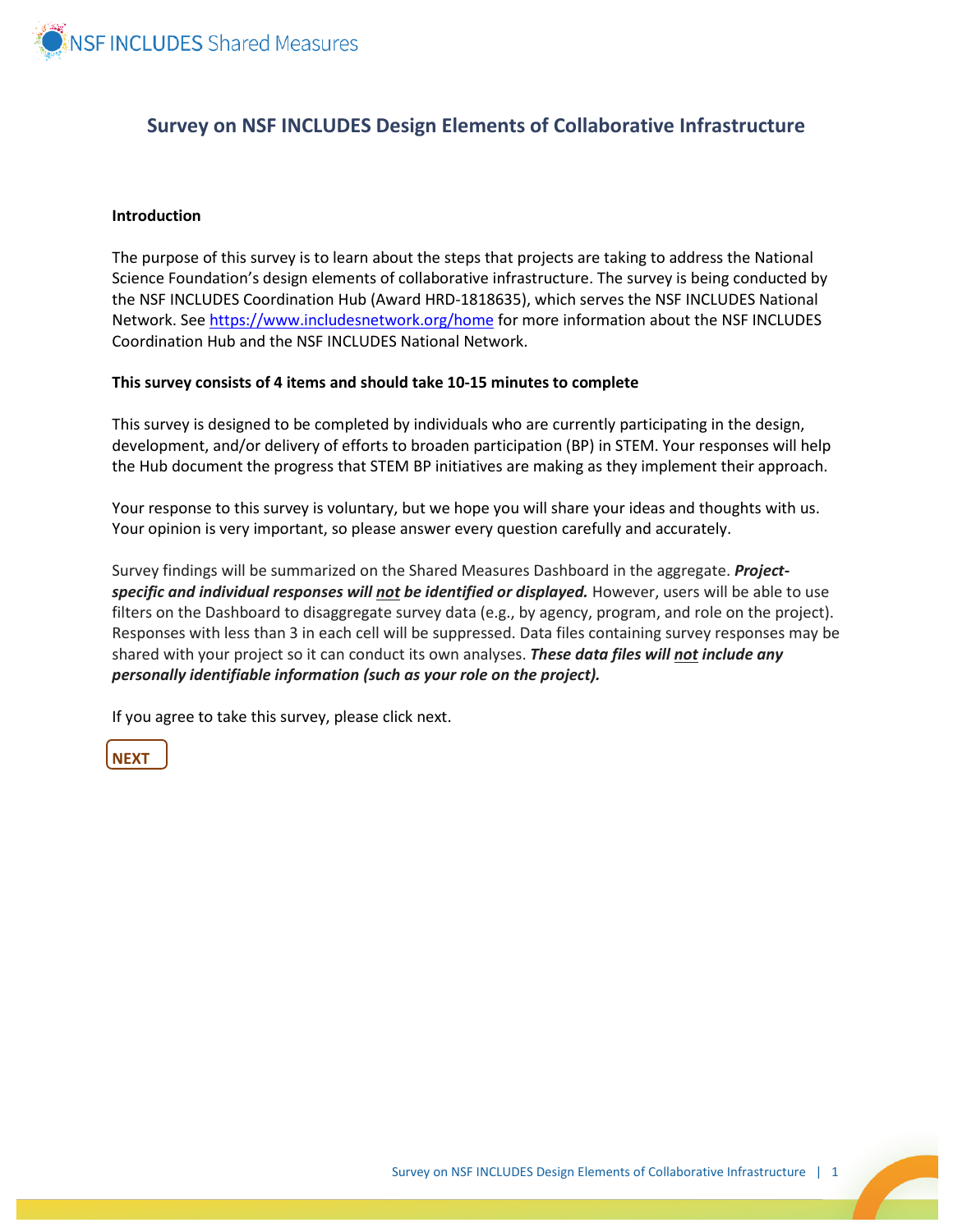

## **Information about the STEM BP Project**

## **1. Please indicate whether [INSERT NAME OF PROJECT] has done or plans to do each of the following activities:**

| Select one response per activity.                                                                                                       | We have<br>not<br>started<br>yet | We have<br>made<br>some<br>progress | We have<br>made<br>significant<br>progress | This has<br>been<br>achieved | Project has<br>no current<br>plans to do<br>this | Activity not<br>applicable to<br>this project | Don't<br>know |
|-----------------------------------------------------------------------------------------------------------------------------------------|----------------------------------|-------------------------------------|--------------------------------------------|------------------------------|--------------------------------------------------|-----------------------------------------------|---------------|
| Our project has a plan that clearly<br>а.<br>specifies each partner's role                                                              |                                  |                                     |                                            |                              |                                                  |                                               |               |
| b. Our project has a plan that addresses<br>systemic barriers to broadening<br>participation in STEM                                    |                                  |                                     |                                            |                              |                                                  |                                               |               |
| Our project adds new partners to<br>C.<br>address a given need (e.g., to access<br>crucial expertise and/or additional<br>participants) |                                  |                                     |                                            |                              |                                                  |                                               |               |
| Our project has participatory processes<br>d.<br>to refine its measures, indicators,<br>metrics, and/or data collection methods         |                                  |                                     |                                            |                              |                                                  |                                               |               |
| Our project has the capacity to track<br>e.<br>progress across all partners (e.g.,<br>protocols, common metrics)                        |                                  |                                     |                                            |                              |                                                  |                                               |               |
| f.<br>Our project uses data to make regular<br>improvements                                                                             |                                  |                                     |                                            |                              |                                                  |                                               |               |
| Our project contributes to the field's<br>g.<br>knowledge base about effective<br>strategies for broadening participation<br>in STEM    |                                  |                                     |                                            |                              |                                                  |                                               |               |
| Our project has a written plan that<br>h.<br>outlines a strategy for sustaining<br>activities beyond the current award<br>period        |                                  |                                     |                                            |                              |                                                  |                                               |               |
| Our project has secured funding<br>i.<br>beyond the current award period                                                                |                                  |                                     |                                            |                              |                                                  |                                               |               |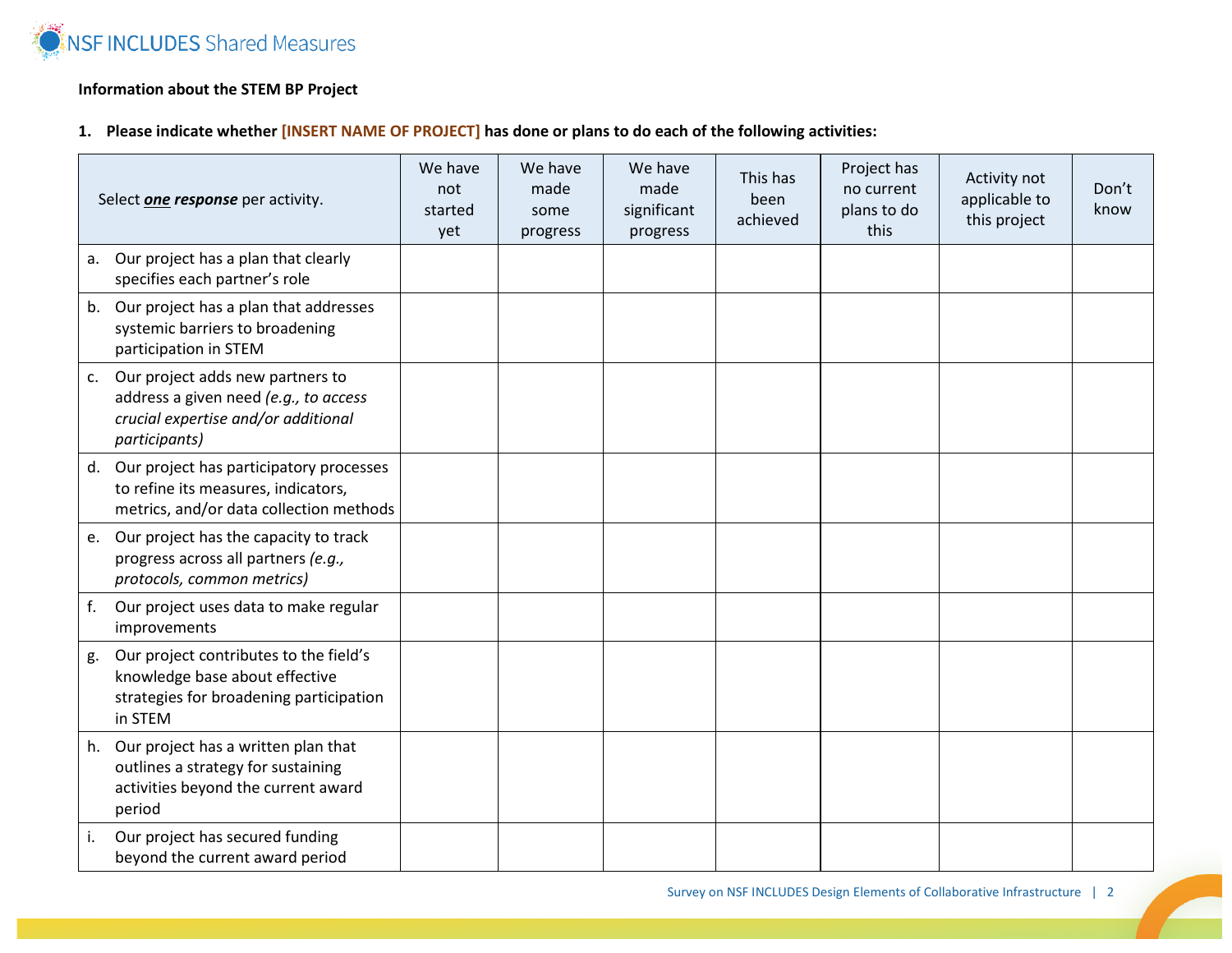NSFINCLUDES Shared Measures

**2. Please indicate the extent to which you agree with the following statements about [INSERT NAME OF PROJECT]**

| Select one response per statement.                                                                                                                                                              | Strongly<br>disagree | Somewhat<br>disagree | Somewhat<br>agree | Strongly<br>Agree | Not applicable<br>to this project | Don't<br>know |
|-------------------------------------------------------------------------------------------------------------------------------------------------------------------------------------------------|----------------------|----------------------|-------------------|-------------------|-----------------------------------|---------------|
| Our project's goals are informed by an<br>a.<br>assessment of the participant population's<br>needs                                                                                             |                      |                      |                   |                   |                                   |               |
| Our project's leadership structure leverages<br>b.<br>the collective knowledge of partners and<br>other stakeholders                                                                            |                      |                      |                   |                   |                                   |               |
| Our project leadership has structures in<br>c.<br>place to encourage full participation by all<br>partners                                                                                      |                      |                      |                   |                   |                                   |               |
| d. Our project has internal procedures that<br>minimize power imbalances among partners                                                                                                         |                      |                      |                   |                   |                                   |               |
| Our project leadership is willing to engage in<br>e.<br>frank and open discussions when areas of<br>disagreement exist                                                                          |                      |                      |                   |                   |                                   |               |
| Our project leadership provides<br>f.<br>opportunities for building relationships<br>across partners                                                                                            |                      |                      |                   |                   |                                   |               |
| Our project's decision-making processes are<br>g.<br>transparent to those inside the project                                                                                                    |                      |                      |                   |                   |                                   |               |
| Our project's decisions are informed by<br>h.<br>input from our participant population (e.g.,<br>through representation by members of the<br>participant population on a steering<br>committee) |                      |                      |                   |                   |                                   |               |
| Our project has a strategic vision of what<br>i.<br>activities will be sustained beyond the<br>current award period                                                                             |                      |                      |                   |                   |                                   |               |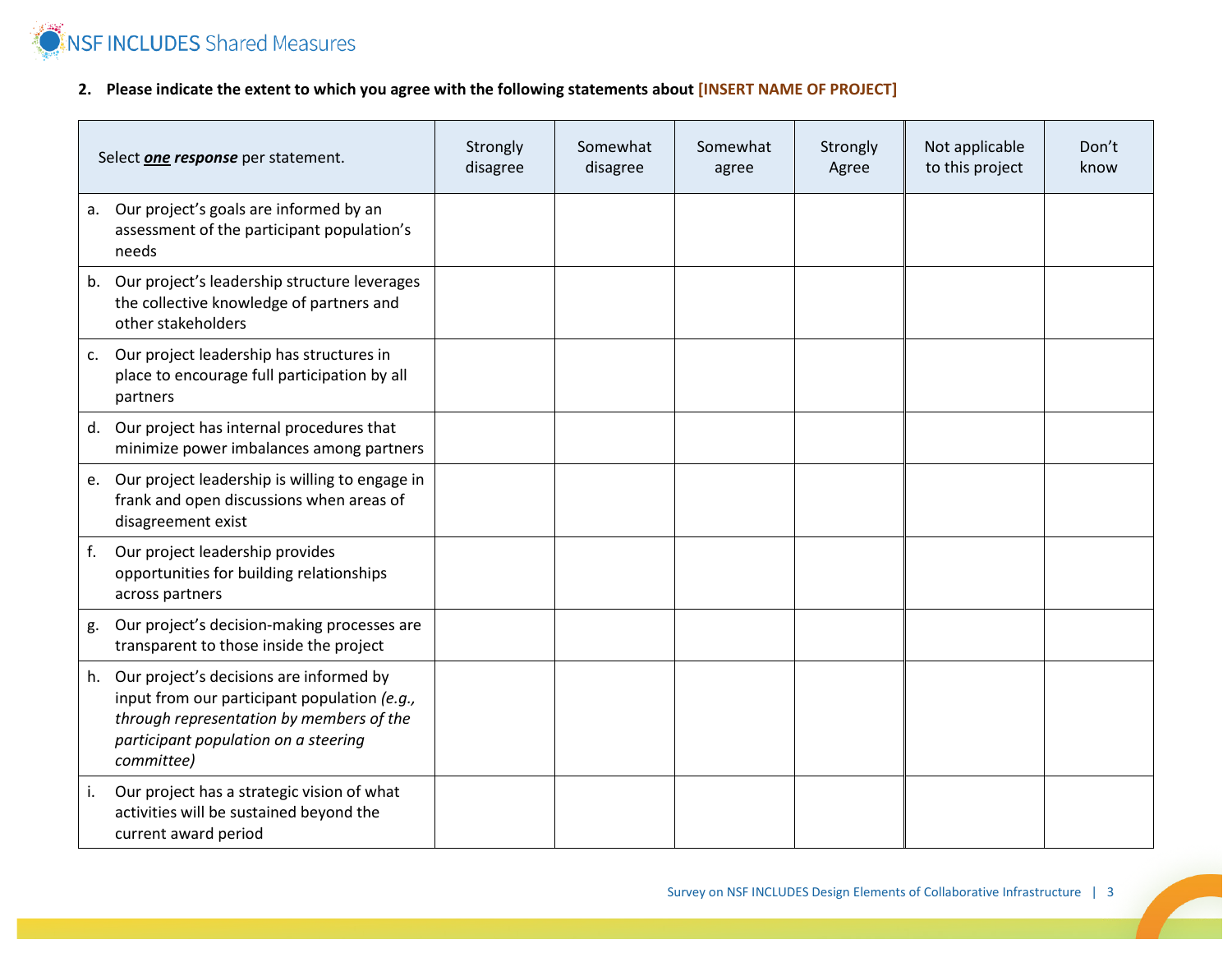NSFINCLUDES Shared Measures

## **Information about Project Partners**

**3. Please indicate the extent to which you agree with the following statements about the partners associated with [INSERT NAME OF PROJECT]**

|    | Select <i>one</i> response per statement.<br>Use your project's current definitions for<br>"core" and "supporting" partners                                  | Strongly<br>disagree | Somewhat<br>disagree | Somewhat<br>agree | Strongly<br>Agree | Not applicable<br>to this project | Don't<br>know |
|----|--------------------------------------------------------------------------------------------------------------------------------------------------------------|----------------------|----------------------|-------------------|-------------------|-----------------------------------|---------------|
| a. | All of our core partners are involved in the<br>process of developing our project's goals                                                                    |                      |                      |                   |                   |                                   |               |
| b. | All of our core partners are involved in the<br>process of making sense of findings that<br>emerge from the project's analysis of shared<br>measurement data |                      |                      |                   |                   |                                   |               |
| c. | All of our core partners collaborate with<br>each other to align their actions                                                                               |                      |                      |                   |                   |                                   |               |
| d. | All of our core partners regularly seek advice<br>from one another (e.g., about effective<br>strategies for addressing a given challenge)                    |                      |                      |                   |                   |                                   |               |
| e. | The sum of our core and supporting partners<br>represent the range of institutions needed<br>to achieve our project's goals                                  |                      |                      |                   |                   |                                   |               |
| f. | The sum of our core and supporting partners<br>reflect the diversity of our participant<br>population                                                        |                      |                      |                   |                   |                                   |               |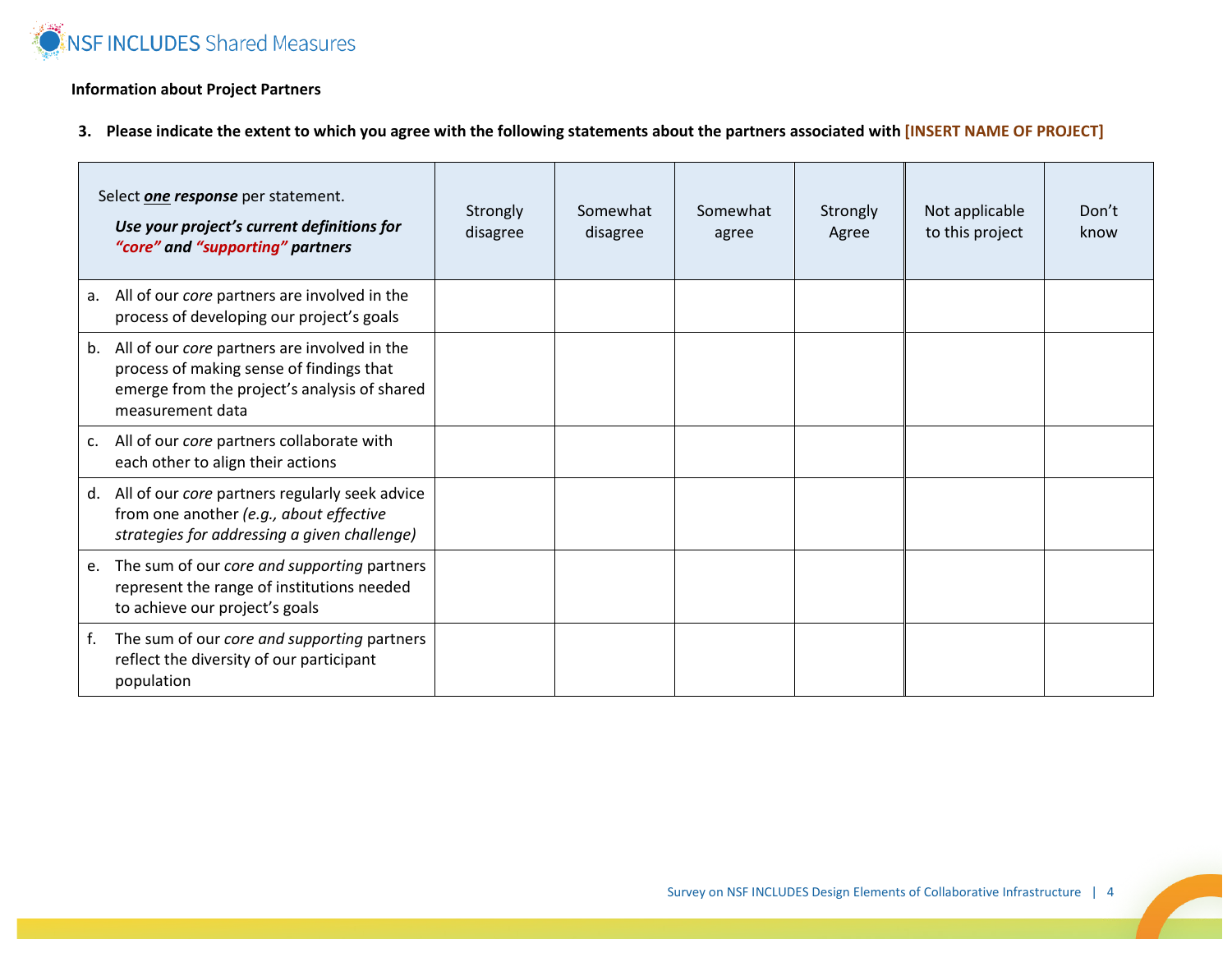

 $\overline{a}$ 

<span id="page-4-0"></span>**4. Please indicate the extent to which you agree with** *each* **of the following statements about the department or unit within** *your* **organization that is participating in [INSERT NAME OF PROJECT][1](#page-4-0)**

|    | Select one response per statement.                                                                                                        | Strongly<br>disagree | Somewhat<br>disagree | Somewhat<br>agree | Strongly<br>Agree | Not applicable<br>to this project | Don't<br>know |
|----|-------------------------------------------------------------------------------------------------------------------------------------------|----------------------|----------------------|-------------------|-------------------|-----------------------------------|---------------|
| a. | My organization has clear goals for its<br>contribution on the project                                                                    |                      |                      |                   |                   |                                   |               |
| b. | My organization is committed to<br>implementing the project's approach                                                                    |                      |                      |                   |                   |                                   |               |
| c. | My organization changes its activities to<br>better align with the project's approach                                                     |                      |                      |                   |                   |                                   |               |
| d. | My organization is involved in the process of<br>making sense of data collected by the<br>project                                         |                      |                      |                   |                   |                                   |               |
| e. | My organization shares its challenges,<br>setbacks, and lessons learned with other<br>partners on the project                             |                      |                      |                   |                   |                                   |               |
| f. | My organization seeks advice from other<br>partners on the project (e.g., about effective<br>strategies for addressing a given challenge) |                      |                      |                   |                   |                                   |               |

 $1$  This question is only asked of respondents who are associated with a partner organization.